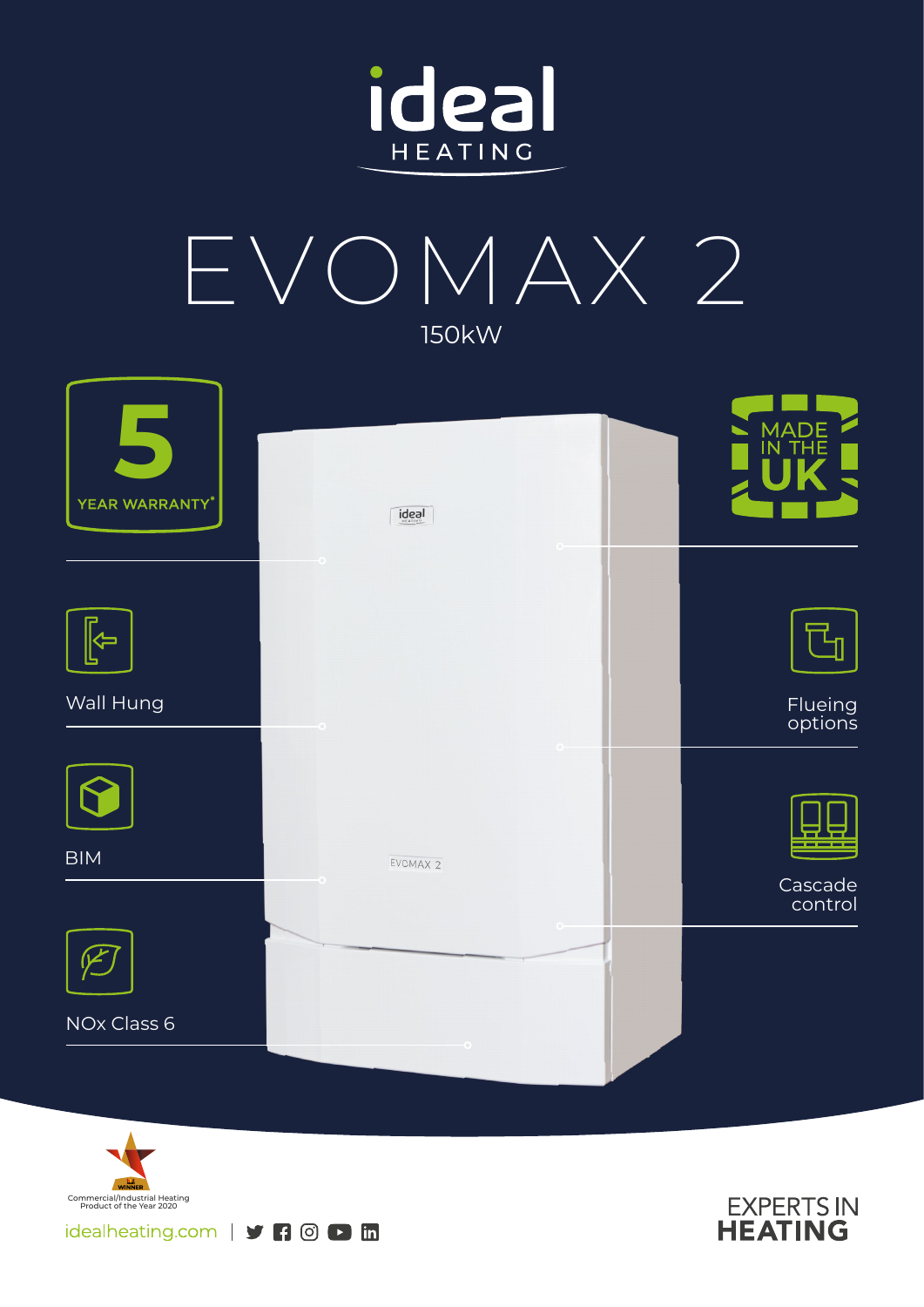## Features & specification

Available in outputs of 30, 40, 60, 80, 100, 120 and 150kW, Evomax 2 is designed to ensure all installation requirements can be achieved. There is also an LPG Evomax 2 range from 30 - 120 kW for off mains installations.

- **Free Commissioning\***
- alloy heat exchanger
- NOx <40mg/kWh (Class 6) for all natural gas models
- High 5:1 turndown
- Up to 99.6% full load efficiency

• Up to 110% part load efficiency

- Compact small footprint
- $\cdot$  Robust cast aluminium silicon  $\;\;\cdot\;$  Dynamic control menu set up
	- Cascade controls option
	- Easy servicing; 3 sides removable
	- Built in, serviceable flue Non-Return Valve
	- Capable of operating at up to 30° Δ T





#### DIMENSIONS & CLEARANCES

| <b>BOILER</b> | <b>DIMA</b> | <b>DIM B</b> |
|---------------|-------------|--------------|
| 150           | 610         | 233          |

The following minimum clearances must be maintained for operation and servicing:

CLEARANCE BETWEEN MULTIPLE BOILER INSTALLATIONS: 25mm







# **EXPERTS IN**<br>**HEATING**

**idealheating.com** | **01482 492251** | **commercial@idealheating.com**  Ideal Heating, National Avenue, Kingston upon Hull, East Yorkshire, HU5 4JN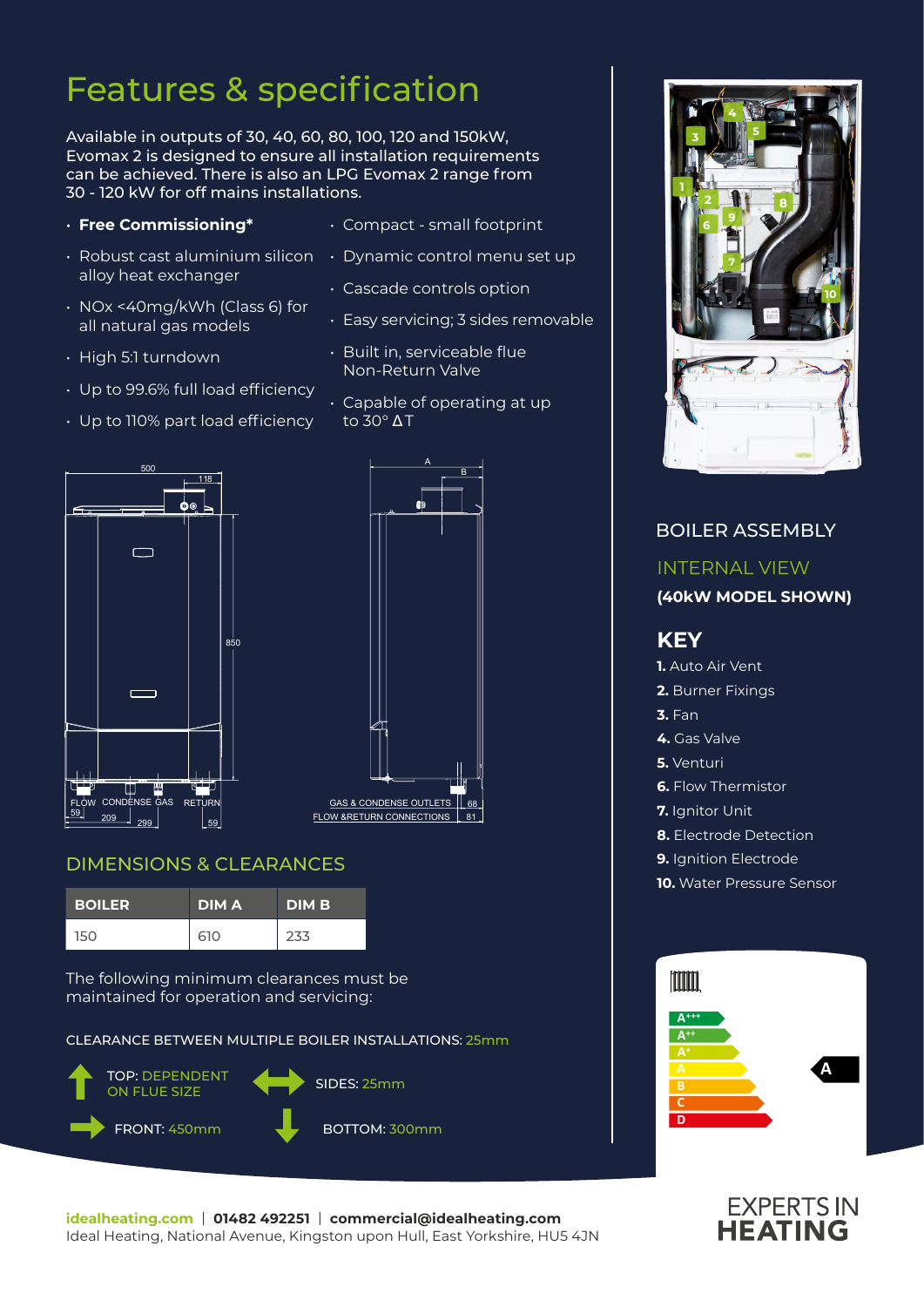## TECHNICAL SPECIFICATIONS EVOMAX 2 150kW

#### GENERAL

| Dry Weight                     | kg            | 81                                       |
|--------------------------------|---------------|------------------------------------------|
| <b>Boiler Dimensions</b>       | mm            | 850 (H)<br>x 500 (W)<br>$\times$ 610 (D) |
| <b>Boiler Clearances</b>       | mm            | Front: 450<br>Side: 25<br>Below: 300     |
| <b>Full Load Efficiency</b>    | $\frac{0}{0}$ | 98.2                                     |
| Part Load Efficiency           | $\%$          | 109.4                                    |
| Seasonal Efficiency            | $\%$          | 96.7                                     |
| SEDBUK 2009                    | $\frac{0}{0}$ | N/A                                      |
| Min/Max Gas pressure (Nat Gas) | mbar          | 17.5/20.0                                |

#### BURNER PRE MIX

| Fuel                       | (Type G20) | Natural Gas  |
|----------------------------|------------|--------------|
| Fuel Consumption (Nat Gas) | $m^3/h$    | 16.2         |
| Flame Protection           |            | Ionisation   |
| Ignition                   |            | Spark        |
| Boiler Output (Mean 70°C)  | kW         | $30 - 150$   |
| Boiler Output (Mean 40°C)  | kW         | $32.5 - 158$ |
| Boiler Input (Gross cv)    | kW         | 170.5        |
| Gas Inlet Size             |            | $G^{3/2}$    |
| NOx Weighted (gross)       | mg/kWh     | 35.7         |
| NOx Class                  |            | Class 6      |

#### **HYDRAULICS**

| Hydraulic Resistance ( $11^{\circ}$ C $\Delta$ T) | mbar         | N/A                    |
|---------------------------------------------------|--------------|------------------------|
| Hydraulic Resistance (20°C ∆T)                    | mbar         | 230                    |
| Hydraulic Resistance (30°C ∆T)                    | mbar         | 85                     |
| Nominal Flow Rate (11°C ∆T)                       | $1/m$ in     | N/A                    |
| Nominal Flow Rate (20°C $\Delta T$ )              | $1/m$ in     | 107.5                  |
| Nominal Flow Rate (30°C $\Delta T$ )              | $1/m$ in     | 71.7                   |
| Min Flow Rate (30°C ∆T) (MAX MOD)                 | $1/m$ in     | 73.1                   |
| Min Flow Temperature                              | °C           | 30                     |
| Max Flow Temperature                              | $^{\circ}$ C | 85                     |
| Min Working Pressure                              | bar          | 0.3                    |
| Max Working Pressure                              | bar          | 6                      |
| Max Static Head Of Water                          | metres       | 61.0                   |
| Condensate Connection                             | mm           | 25                     |
| High Limit Set Point                              | $^{\circ}$ C | 110 flow,<br>95 return |
| Flow & Return Size                                |              | $GI\frac{1}{4}$        |
| <b>Water Content</b>                              | litres       | 9.2                    |

#### FLUE/AIR INLET

| Flue Size                           | mm      | 100/150 Concentric<br>or Open Flue |
|-------------------------------------|---------|------------------------------------|
| Flue Gas Volume                     | $m^3/h$ | 210.7                              |
| Flue Gas Temperature 80/60          | $\circ$ | $70^{\circ}$                       |
| O/F Max Counter Pressure Diff       | Pа      | ススフ                                |
| Balanced Flue Counter Pressure Diff | Pa      |                                    |

#### **ELECTRICAL**

| <b>Electrical Supply</b>   |         | 230V - 50Hz                                     |
|----------------------------|---------|-------------------------------------------------|
| Current (Max No Pump)      | amp     | 4A                                              |
| Power Consumption          | watt    | 240                                             |
| Modulating Input           | $V$ /dc | 0-10V or OpenTherm                              |
| <b>Fuse Rating</b>         | amp     | 4.0                                             |
| Controls Voltage           | V       | 230V 50Hz volts free<br>control or PELV=<24V DC |
| <b>Insulation Class IP</b> |         | IPX4D                                           |

#### CONTROL OPERATION

| On/Off 0-10V DC              | Yes |
|------------------------------|-----|
| OpenTherm                    | Yes |
| <b>High Limit Protection</b> | Yes |
| Low Water Protection         | Yes |
| Volt Free Common Alarm       | Yes |
| Boiler Run Indication        | Yes |

#### OPTIONAL EVOMAX 2 KITS FOR INDEPENDENT HEAT

| Multi Boiler Frame & Header Kits      | Yes |
|---------------------------------------|-----|
| Varican Module Master Kit             | Yes |
| Varican Module Slave Kit              | Yes |
| Extension Module Kit                  | Yes |
| OPENTHERM Room Control Kit            | Yes |
| Room Sensor Kit                       | Yes |
| Tank Sensor Kit                       | Yes |
| Outside Sensor Kit                    | Yes |
| Header Flow Tank Immersion Sensor Kit | Yes |
| Header Flow Tank Strap On Sensor Kit  | Yes |
| Safety Interlock Kit                  | Yes |
| 0-10V Pump Control Kit                | Yes |
| Condensate Pump                       | Yes |

#### **Please Note:**

The plate heat exchangers are to be used for system separation only. They must not be used for the direct production of domestic hot water. They should not be used for direct heating of swimming pool water where the chlorinated pool water would pass directly through the plate heat exchanger.

\*5 year warranty subject to Terms and Conditions. 5 years parts and labour warranty available subject to being commissioned by Ideal Heating. Free Commissioning Offer available subject to terms and conditions. Terms & conditions at idealheating.com